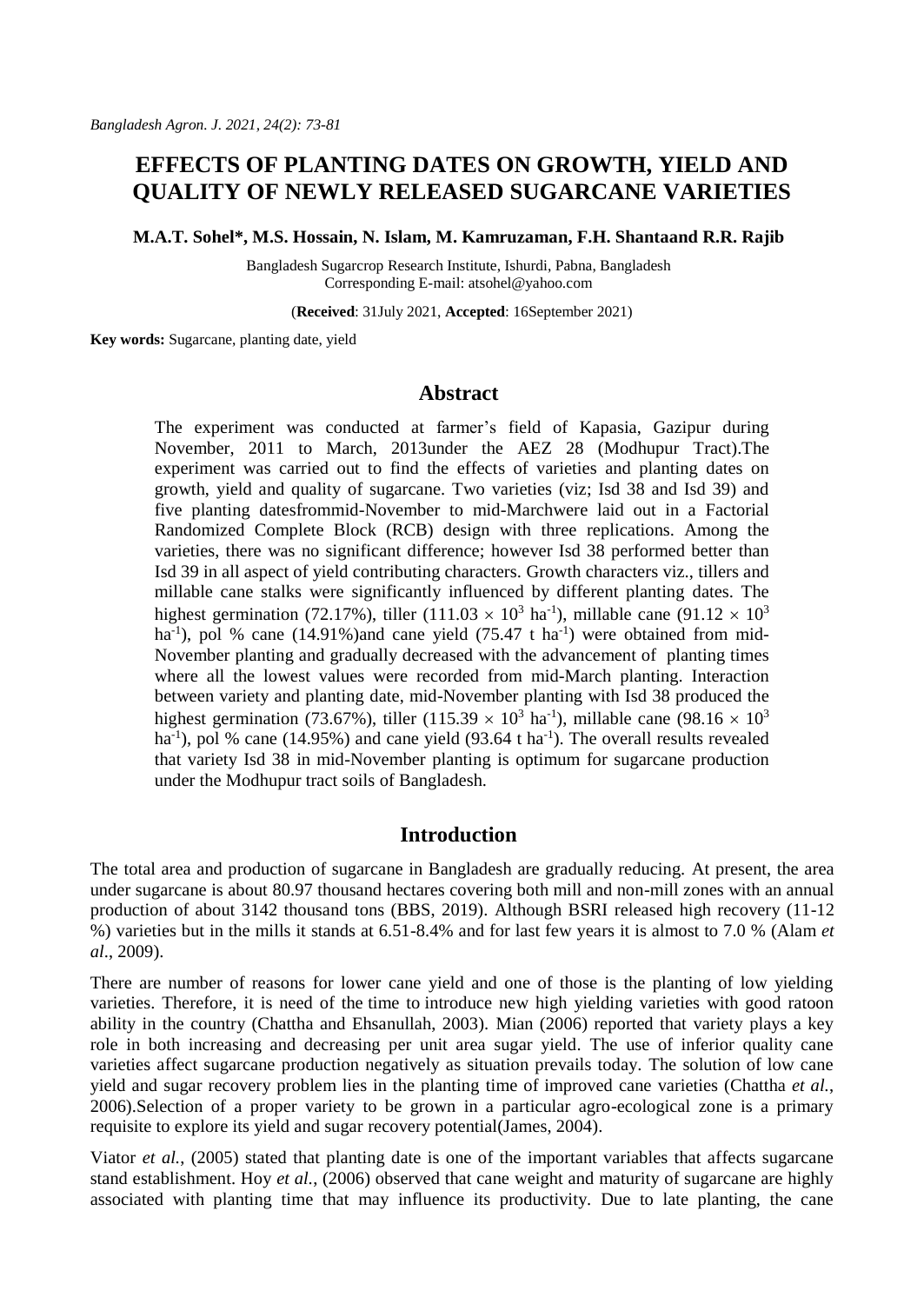germination and tiller population become lowered consequently resulted in lesser millable cane stalk production and hence reduced final cane yield [\(Omoto and Abaya, 2005\)](http://researcherslinks.com/current-issues/Influence-of-Planting-Date%20on-Yield-and-Quality-of-Sugarcane-under-the-Agro-Climatic-Conditions-of-Mardan/14/1/1706/html#Omoto--G.-and-G.O.-Abayo.-2005.-Effect-of-delayed-planti). Hossain *et al.* (2011) concluded that growth characters like tillers, millable cane stalks, cane height, girth and unit stalk weight were significantly influenced by different planting dates. The values of all the yield contributing factors and quality parameters were higher in the crops planted in November compared to that planted in February and March. Early and late planting had resulted in reduced yield of sugarcane [\(Hoy](http://researcherslinks.com/current-issues/Influence-of-Planting-Date%20on-Yield-and-Quality-of-Sugarcane-under-the-Agro-Climatic-Conditions-of-Mardan/14/1/1706/html#Hoy--J.W.--A.E.-Arceneaux-and-C.F.-Savario.-2006) *et al.*, [2006\)](http://researcherslinks.com/current-issues/Influence-of-Planting-Date%20on-Yield-and-Quality-of-Sugarcane-under-the-Agro-Climatic-Conditions-of-Mardan/14/1/1706/html#Hoy--J.W.--A.E.-Arceneaux-and-C.F.-Savario.-2006). A progressive decrease in sucrose content of cane juice was recorded with delay in each planting date. Munsif *et al.* (2018) also observed that higher number of tillers, millable cane production, cane yield and higher sugar recovery was achieved from early planting. [Jintrawet](http://researcherslinks.com/current-issues/Influence-of-Planting-Date%20on-Yield-and-Quality-of-Sugarcane-under-the-Agro-Climatic-Conditions-of-Mardan/14/1/1706/html#Jintrawet--A.) *et al.*, [\(2000\)](http://researcherslinks.com/current-issues/Influence-of-Planting-Date%20on-Yield-and-Quality-of-Sugarcane-under-the-Agro-Climatic-Conditions-of-Mardan/14/1/1706/html#Jintrawet--A.) found that sugarcane planted during the first week of November gave higher cane yield. The present study was conducted with aim to compare the latest varieties each other and to find out the appropriate planting date for higher yield of sugarcane under the Modhupur tract soils of Gazipur region.

# **Materials and Methods**

The experiment was conducted at grower's field in Kapasia, Gazipur during November, 2011 to March, 2013 under the AEZ 28. The experiment was laid out in a Factorial Randomized Complete Block  $(RCB)$  design with three replications. Each experimental plot had a size of 36.0m<sup>2</sup>. The treatments were included in the experiment such as factor A: Two varieties  $V_1$ : Isd 38 and  $V_2$ : Isd 39 whereas factor B: Five planting dates as  $P_1$ : Mid November, 2011,  $P_2$ : Mid December, 2011,  $P_3$ : Mid-January, 2012,  $P_4$ : Mid February, 2012 and  $P_5$ : Mid-March, 2012.. Trenches were made by hand spade. Setts containing two buds were planted end to end in the main field on 15th of the said months maintaining 100 cm row distance. Application of fertilizers was given @ 260, 152, 250, 139 and 6 kg ha-1 as Urea, TSP, MP, Gypsum and Zinc Sulphate, respectively (FRG, BARC, 2005). Full doses of TSP, Gypsum, Zinc Sulphate, 1/3rd of Urea and MP; Regent 3GR @ 22 kg ha-<sup>1</sup> for control termite were applied in trenches during the time of plantation. The rest of MP and Urea were applied in two equal splits at early tillering stage and late tillering phase of sugarcane. Necessary intercultural operations like weeding, mulching, irrigation and pest management were done as and when required. Furadan 5G was applied as a preventive measure against borers in two times at 90 and 150 DAP  $\omega$  40 kg ha<sup>-1</sup> for each time. Disregarding of the planting dates, all cane were harvested at maturity stage. During the course of the experiment germination, tiller and millable cane production were taken. Moreover yield of cane and Pol % cane were measured at harvest. Economic and statistical analyses on different parameters were done following the standard procedures. The treatment means that were significantly different at 5% levels of significance were separated using the Duncan Multiple Rang Test (DMRT).

# **Results and Discussion**

### **Germination percentage**

#### **Effects of variety**

Germination percentage was not significant response by varieties (Table 1). The variety Isd 38 produced the numerically maximum (59.40%) germination percentage than the variety Isd 39 (57.67%). Thus, in the present finding the variation in germination percentage could be probably attributed to the differences in the genetic makeup of the varieties (Worku and Chinawong, 2006).

#### **Effects of planting date**

Planting date exerted a significant effect on germination percentage (Table 1). The results indicate that the highest germination percentage (72.17%) was measured from mid-November planting whereas, the lowest germination percentage (52.50%) from mid-March planting. Gradual decrease in germination (%) of setts was observed with the delay in planting due to prevailing lowest air temperature. It has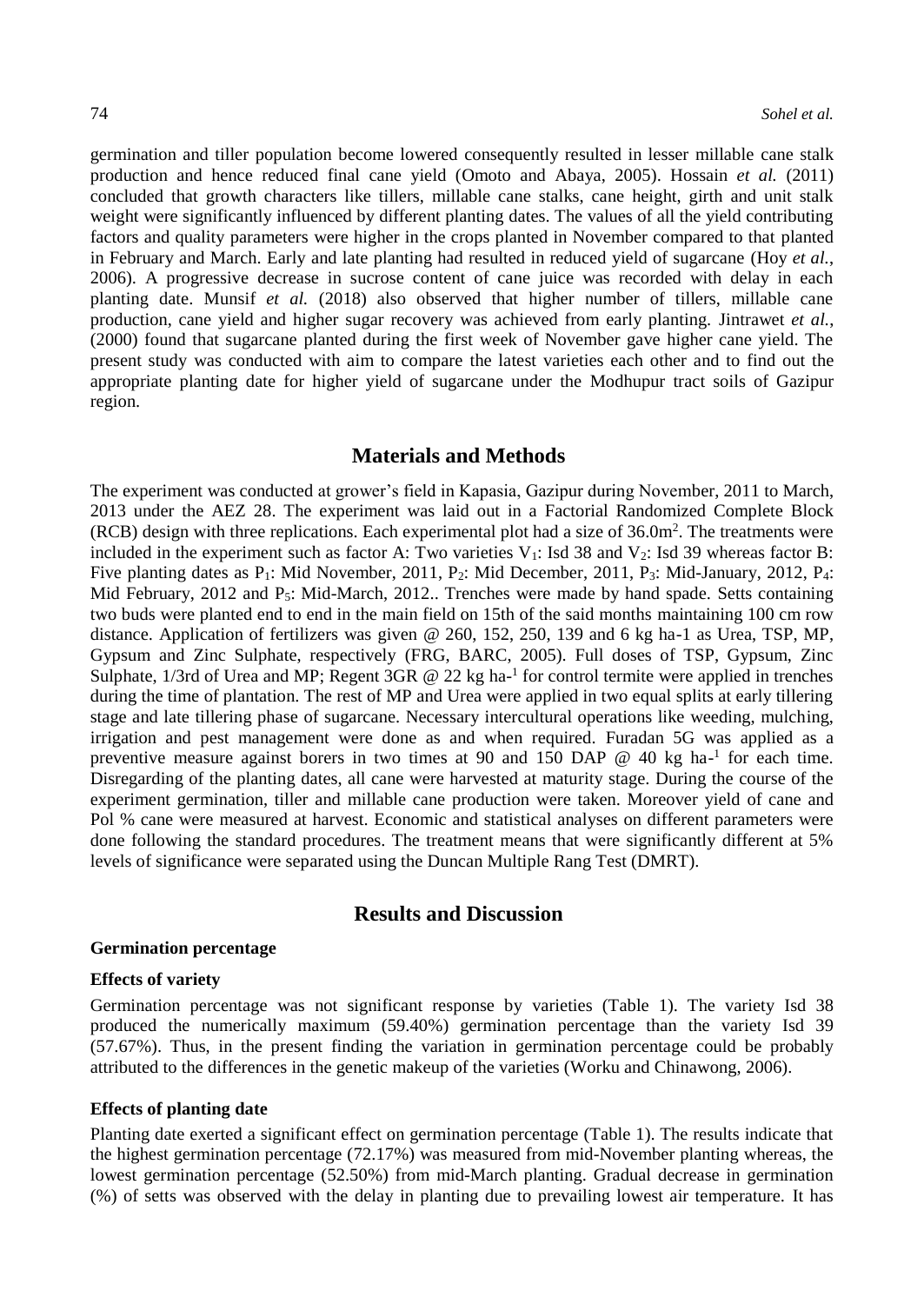been observed that speed and percent of germination are greatly reduced when ambient temperature goes below 20<sup>0</sup>C and soil moisture stress exists (Miah *et al*., 2003).

#### **Interaction effects of variety and planting date**

Interaction effect of variety and planting date on germination percentage was significant (Table 2). The maximum germination percentage (73.67%) was observed in mid-November planting with the variety Isd 38 but statistically similar in mid-November planting with the variety Isd 39 (70.67%) and the lowest (51.33%) was observed in mid-March planting with the variety Isd 39 which was statistically followed by the other treatments.

### **Tiller production**  $(\times 10^3 \text{ ha}^{-1})$

#### **Effects of variety**

There was no significant response in tiller production of different varieties (Table 1). However, the variety Isd 38 gave the maximum tiller  $(94.17 \times 10^3 \text{ ha}^{-1})$  compared to that of the variety Isd 39 (87.58)  $\times$  10<sup>3</sup> ha<sup>-1</sup>).

# **Effects of planting date**

Planting date had a significant effect on tiller production (Table 1). The results revealed that the highest number of tiller (111.03  $\times$  10<sup>3</sup> ha<sup>-1</sup>) was observed in mid-November planting and the lowest (80.48  $\times$ 10<sup>3</sup> ha<sup>-1</sup>) from mid-March planting.

| <b>Treatments</b> | <b>Germination</b><br>percentage | Tiller production<br>$(x 10^3 \text{ ha}^{-1})$ | Millable cane<br>$(x 10^3 \text{ ha}^{-1})$ | Pol %cane          |
|-------------------|----------------------------------|-------------------------------------------------|---------------------------------------------|--------------------|
| Variety:          |                                  |                                                 |                                             |                    |
| Isd $38$          | 59.40                            | 94.17                                           | 78.76                                       | 13.95              |
| Isd $39$          | 57.67                            | 87.58                                           | 74.13                                       | 13.71              |
| LSD at $5\%$      | NS.                              | <b>NS</b>                                       | <b>NS</b>                                   | <b>NS</b>          |
| Planting time:    |                                  |                                                 |                                             |                    |
| Mid-November      | 72.17 a                          | 111.03a                                         | 91.12a                                      | 14.91a             |
| Mid-December      | 59.83 b                          | 93.56 b                                         | 82.44 b                                     | 13.97 ab           |
| Mid-January       | 54.50bc                          | 88.47 bc                                        | 79.15 <sub>b</sub>                          | 13.73 b            |
| Mid-February      | 53.67bc                          | 80.83c                                          | 69.75 c                                     | 13.40 <sub>b</sub> |
| Mid-March         | 52.50c                           | 80.48c                                          | 59.75 d                                     | 13.13 b            |
| $LSD$ (0.05)      | 7.02                             | 10.51                                           | 7.44                                        | 1.02               |
| CV(%)             | 9.89                             | 9.54                                            | 8.02                                        | 6.06               |

Table 1. Germination percentage, tiller production, millable caneand pol% cane as affected by variety and planting date

In a column, figures with similar or without letter do not differ significantly and those with dissimilar letter significant at 5% level.  $\text{NS} = \text{Not significant}$ 

The early planted crops produced higher number of tillers but progressively declined with delayed planting. Number of tiller consequently affects the yield of sugarcane and is therefore considered to be an important parameter of sugarcane crop [\(Loganandhan](http://researcherslinks.com/current-issues/Influence-of-Planting-Date%20on-Yield-and-Quality-of-Sugarcane-under-the-Agro-Climatic-Conditions-of-Mardan/14/1/1706/html#Loganandhan--N.--Gujja--Biksham--Goud--Vinod-and-U.S.-Natarajan.-2013) *et al.*, 2013). The possible reason for lower tillers in late sowing could be that delay in planting date might result in reducing germination percent due to low temperature which could consequently produce lesser number of tillers. Similar results were obtained by [Omoto and Abayo \(2005\)](http://researcherslinks.com/current-issues/Influence-of-Planting-Date%20on-Yield-and-Quality-of-Sugarcane-under-the-Agro-Climatic-Conditions-of-Mardan/14/1/1706/html#Omoto--G.-and-G.O.-Abayo.-2005.-Effect-of-delayed-planti) who also reported that delaying planting date reduces number of tillers.

#### **Interaction effects of variety and planting date**

Interaction effect of variety and planting date on tiller production was significant (Table 2). The maximum tiller production  $(115.39 \times 10^3 \text{ ha}^{-1})$  was observed in mid-November planting with the variety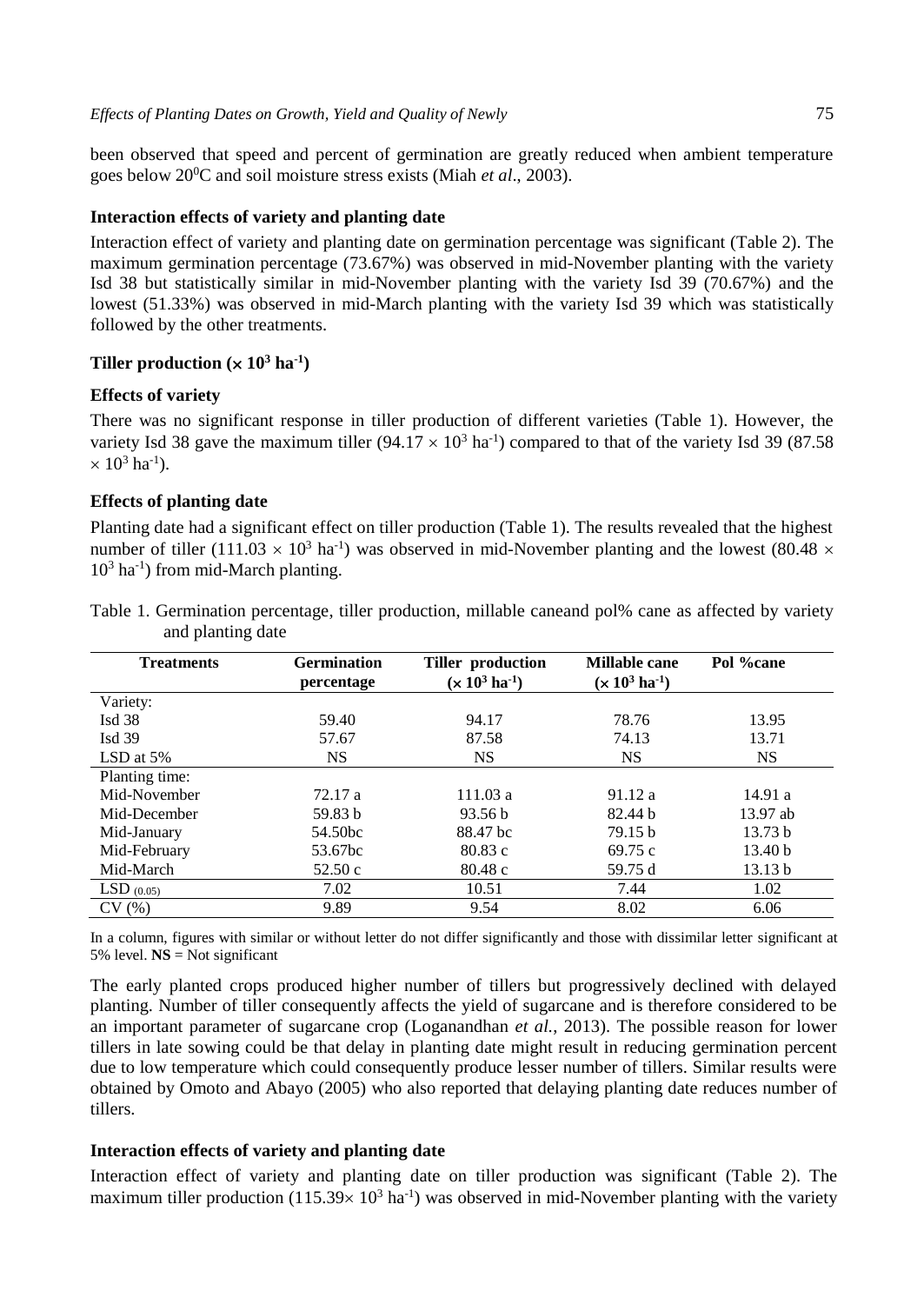Isd 38 but statistically similar in mid-November planting with the variety Isd 39 (106.66  $\times$  10<sup>3</sup> ha<sup>-1</sup>) and the lowest  $(78.38 \times 10^3 \text{ ha}^{-1})$  was observed in mid-March planting with the variety Isd 39.

| <b>Treatments</b>              |              | Germination        | Tiller production          | Millable cane              | Pol % cane          |
|--------------------------------|--------------|--------------------|----------------------------|----------------------------|---------------------|
| <b>Variety x Planting time</b> |              | percentage         | $(x 10^3 \text{ ha}^{-1})$ | $(x 10^3 \text{ ha}^{-1})$ |                     |
| Isd $38$                       | Mid-November | 73.67 a            | 115.39 a                   | 98.16 a                    | 14.95 a             |
|                                | Mid-December | 60.67 <sub>b</sub> | 98.70 bc                   | 84.05 <sub>b</sub>         | $14.20$ abc         |
|                                | Mid-January  | 54.67 b            | 94.44 bcd                  | $80.61$ bc                 | 13.73 abc           |
|                                | Mid-February | 54.33 b            | 82.58 de                   | 70.33 cde                  | 13.63 abc           |
|                                | Mid-March    | 53.67 b            | 79.72 de                   | $60.61$ ef                 | 13.33c              |
| Isd $39$                       | Mid-November | 70.67 a            | 106.66 ab                  | 84.08 b                    | 14.87 ab            |
|                                | Mid-December | 59.00 <sub>b</sub> | 88.42 cde                  | 80.83 hc                   | 13.83 abc           |
|                                | Mid-January  | 54.33 b            | 82.50 de                   | 77.69 bcd                  | 13.50 <sub>bc</sub> |
|                                | Mid-February | 53.00 b            | 81.95 de                   | $69.16$ def                | 13.47 bc            |
|                                | Mid-March    | 51.33 b            | 78.38 e                    | 58.89 f                    | 12.77c              |
| LSD at $5%$                    |              | 9.93               | 14.86                      | 10.52                      | 1.44                |
| CV(%)                          |              | 9.89               | 9.54                       | 8.02                       | 6.06                |

Table 2. Interaction effect of variety and planting date on germination percentage, tiller production, millable cane and pol% cane

In a column, figures with similar or without letter do not differ significantly and those with dissimilar letter significant at 5% level.

# **Millable cane ( 10<sup>3</sup> ha-1 )stalks production**

### **Effects of variety**

Millable cane production was not influenced significantly by varieties (Table 1). Results indicated that the numerically maximum (78.76  $\times$  10<sup>3</sup> ha<sup>-1</sup>) millable cane produced from the variety Isd 38 than the variety Isd 39 (74.13  $\times$  10<sup>3</sup> ha<sup>-1</sup>).

# **Effects of planting date**

Planting date exhibited a significant effect on millable cane production (Table 1). The results stated that the highest millable cane production  $(91.12 \times 10^3 \text{ ha}^{-1})$  was found in mid-November planting and the lowest (59.75 $\times$  10<sup>3</sup> ha<sup>-1</sup>) from mid-March planting. The higher millable cane production in early planting might be due to increased photosynthesis resulted by higher leaf area in early planting and thereby increased higher millable cane production. The results are in lined with those of [Ferdous](http://researcherslinks.com/current-issues/Influence-of-Planting-Date%20on-Yield-and-Quality-of-Sugarcane-under-the-Agro-Climatic-Conditions-of-Mardan/14/1/1706/html#Ferdous--H.M.--Q.A.-Khaliq-and-A.-Karim.-2015.-Ef) *et al.* [\(2015\)](http://researcherslinks.com/current-issues/Influence-of-Planting-Date%20on-Yield-and-Quality-of-Sugarcane-under-the-Agro-Climatic-Conditions-of-Mardan/14/1/1706/html#Ferdous--H.M.--Q.A.-Khaliq-and-A.-Karim.-2015.-Ef) which also stated that higher millable cane production was significantly higher in early planting. Munsif *et al.* (2018) also observed that higher millable cane production was achieved from early planting.

# **Interaction effects of variety and planting date**

A significant effect of millable cane production was observed due to interaction between variety and planting date (Table 2). Mid November planting with the variety Isd 38 produced the highest millable cane (98.16 $\times$  10<sup>3</sup> ha<sup>-1</sup>) and the lowest (58.89 $\times$  10<sup>3</sup> ha<sup>-1</sup>) was observed from mid-March planting with the variety Isd 39.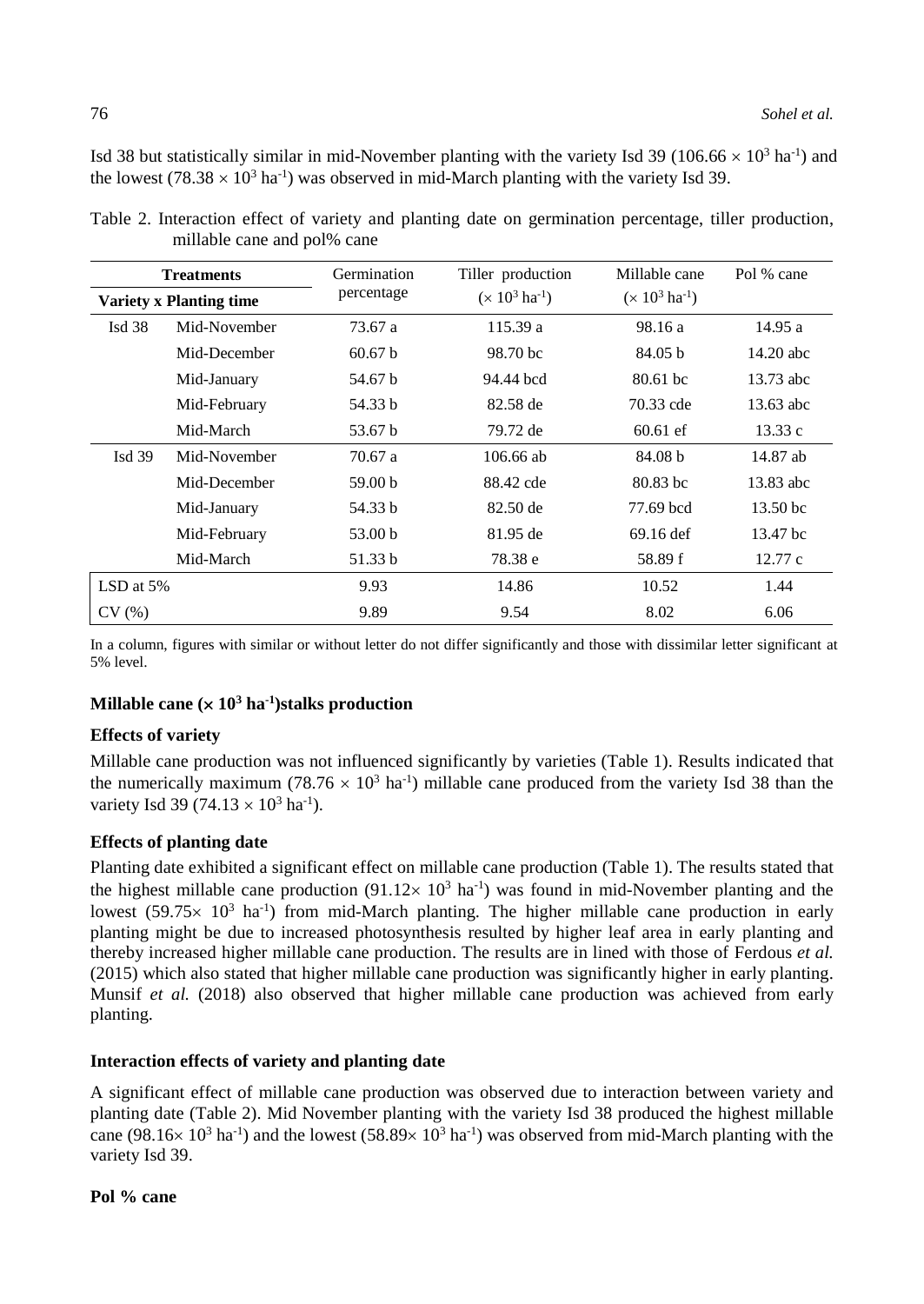### **Effects of variety**

Pol (%) cane was not significantly response by varieties (Table 1). The variety Isd 38 produced the maximum (13.95%) pol (%) cane than Isd 39 (13.71%).

### **Effects of planting date**

Planting date had a significant effect on pol (%) cane (Table 1). The results indicated that the maximum pol (%) cane (14.91%) was measured from mid-November planting but statistically similar with mid-December planting (13.97%) whereas, the lowest pol (%) cane (13.13%) from mid-March plantin[g.Sanghera](http://researcherslinks.com/current-issues/Influence-of-Planting-Date%20on-Yield-and-Quality-of-Sugarcane-under-the-Agro-Climatic-Conditions-of-Mardan/14/1/1706/html#Sanghera--G.S.--R.-Kumar--V.-Tyagi--K.S.-Thind-and-B.-Sharma.-2016.) *et al.* (2016)reported that planting from 15th October to 30th October resulted in low pol (%) cane while 15 November planting showed promising results for enhancement of pol (%) cane. [Abbas and Hossan \(2015\)o](http://researcherslinks.com/current-issues/Influence-of-Planting-Date%20on-Yield-and-Quality-of-Sugarcane-under-the-Agro-Climatic-Conditions-of-Mardan/14/1/1706/html#Abbas--A.-and-S.-Hossan)bserved that pol decreased from 12% to 6.71 % by delay in planting. Almodares [and Darany \(2006\)](http://researcherslinks.com/current-issues/Influence-of-Planting-Date%20on-Yield-and-Quality-of-Sugarcane-under-the-Agro-Climatic-Conditions-of-Mardan/14/1/1706/html#Almodares--A.-and-S.M.) also stated that higher pol (%) cane was recorded in early plantings. Similar trend was reported by Hoque *et al.* (1994) in Bangladesh condition.

#### **Interaction effects of variety and planting date**

Interaction between variety and planting date on pol (%) cane was significant (Table 2). The highest pol (%) cane (14.95%) was observed in mid-November planting with the variety Isd 38 but statistically similar in mid-November planting with the variety Isd 39 (14.87%) and the lowest (12.77%) in mid-March planting with the variety Isd 39 which was statistically followed by the other treatments.

#### **Cane yield**

#### **Effects of variety**

The results revealed that sugarcane yield was significantly influenced by variety at harvest (Figure 1). Between the varieties, higher yield (75.47 t ha<sup>-1</sup>) was obtained from variety Isd 38 than the variety Isd 39 (67.84 t ha-1 ). Yield is the contribution of several attributes like number of millable stalk, stalk length and girth of cane. Getaneh *et al.* (2016) observed that significant response represents among different varieties. Khan *et al.* (2003) reported that increase in cane yield might be due to maximum plant height, weight per stool and cane girth. Variation among sugarcane varieties in respect of cane yield has also been reported by Jamil *et al.* (2007).



Fig. 1.Sugarcane yield as influenced by variety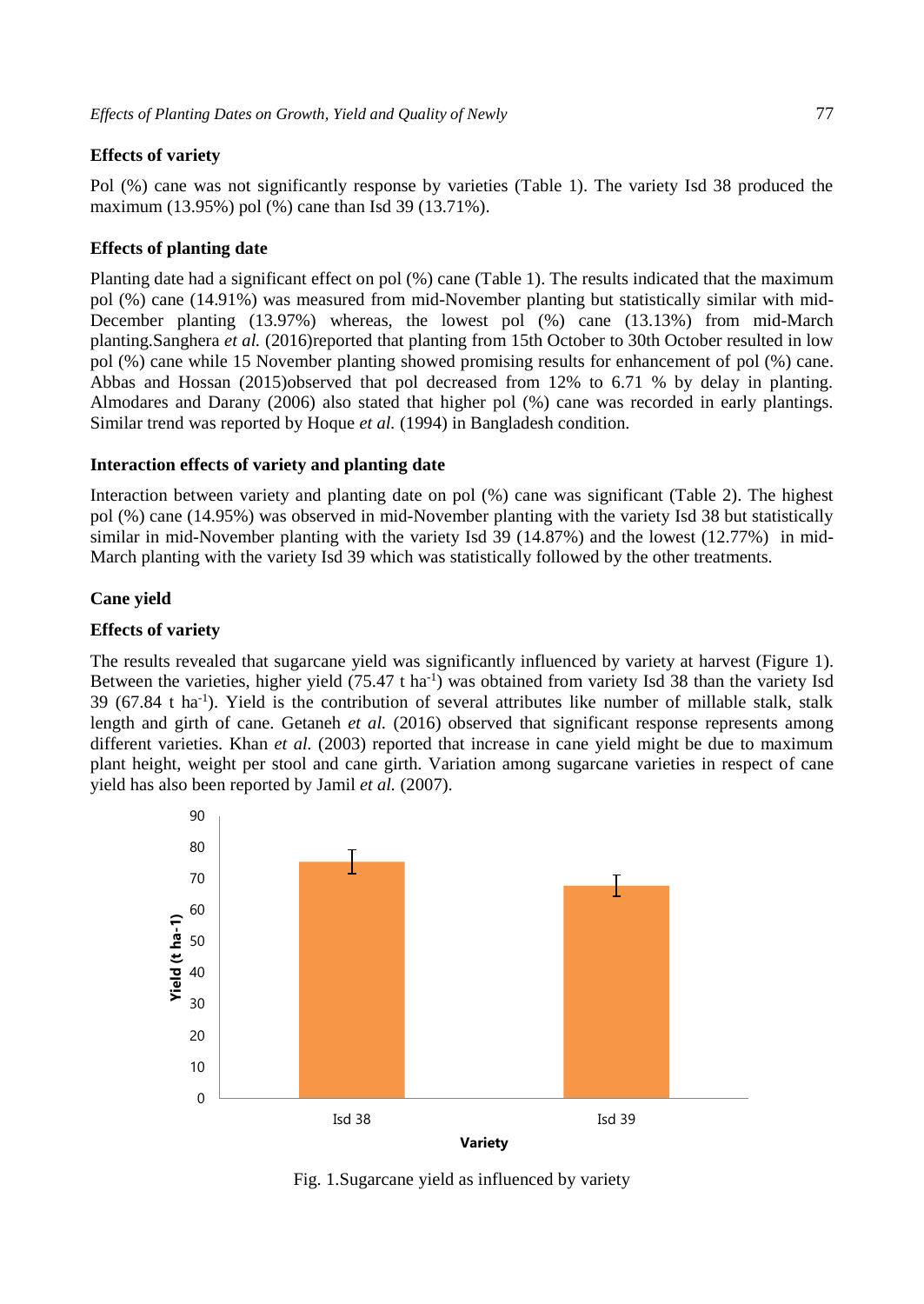### **Effects of planting date**

Planting date performed significant variation on sugarcane yield at harvest (Figure 2). The results indicate that the maximum yield  $(87.96 \text{ t} \text{ ha}^{-1})$  was found in mid-November planting, whereas, the lowest yield (51.94 t ha<sup>-1</sup>) was obtained from mid-March planting.

The possible reason for this reduction with delay planting might be due to the reduction in number of tiller, stem diameter, internode length and plant height. The results are in lined with that of [Jintrawet](http://researcherslinks.com/current-issues/Influence-of-Planting-Date%20on-Yield-and-Quality-of-Sugarcane-under-the-Agro-Climatic-Conditions-of-Mardan/14/1/1706/html#Jintrawet--A.) *et al.* [\(2000\)w](http://researcherslinks.com/current-issues/Influence-of-Planting-Date%20on-Yield-and-Quality-of-Sugarcane-under-the-Agro-Climatic-Conditions-of-Mardan/14/1/1706/html#Jintrawet--A.)ho investigated that early planted sugarcane gave higher cane yield. Early planting resulted in higher yield of 19.87% as compared to late planting. This result support the findings of Hoque *et al*. (1994) where they reported significant reduction in cane yields from planting beyond November. Similar results were observed by Hoy *et al.*[\(2006\)](http://researcherslinks.com/current-issues/Influence-of-Planting-Date%20on-Yield-and-Quality-of-Sugarcane-under-the-Agro-Climatic-Conditions-of-Mardan/14/1/1706/html#Hoy--J.W.--A.E.-Arceneaux-and-C.F.-Savario.-2006).



Fig. 2.Sugarcane yield as influenced by planting date **Interaction effects of variety and planting date** 

A significant response observed in sugarcane yield among the interaction between variety and planting date at harvest (Figure 3). Results indicated that the highest yield  $(93.64 \text{ t} \text{ ha}^{-1})$  was obtained from mid-November planting with the variety Isd 38 whereas, the lowest yield (40.66 t ha<sup>-1</sup>) was observed in mid-March planting with the variety Isd 39.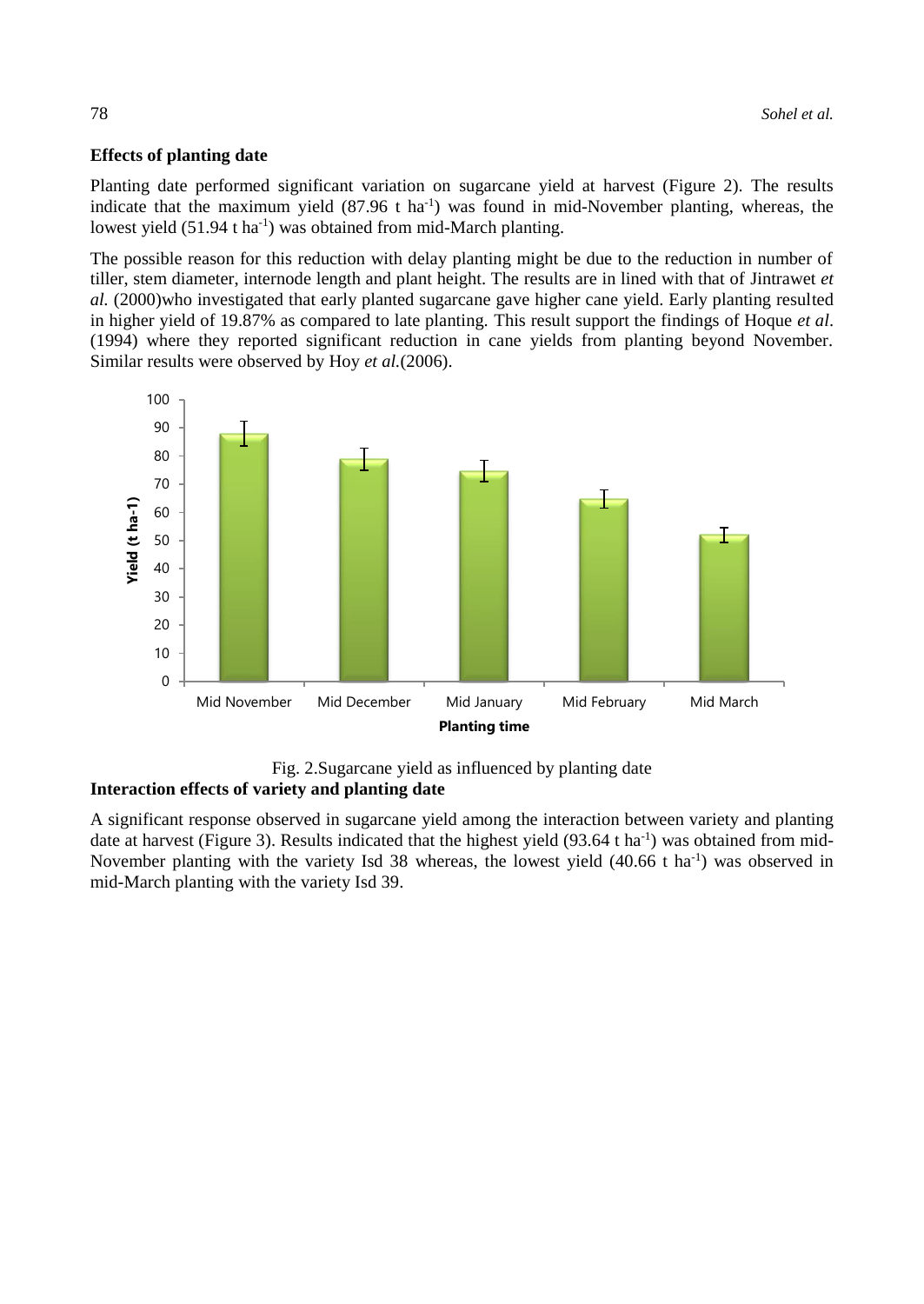

Fig. 3. Sugarcane yield as influenced by interaction effect of variety and planting date

# **Conclusion**

The results indicated that sugarcane variety Isd 38 when planting inmid-November resulted in higher cane yield while delayed planting decreased cane yield. Thus, variety Isd 38 with planting of setts in the month of mid-November is recommended for obtaining higher yield of Sugarcane under the Modhupur tract soils in Bangladesh.

# **References**

- Abbas, A. and S. Hossan. 2015. Effect of sowing dates and nitrogen levels for ethanol production from sweet sorghum stalks and grains. Afr. J. Agric. Res. 11 (4): 266-275.
- Almodares, A. and S.M.M. Darany. 2006. Effects of planting date and time of nitrogen application on yield and sugar content of sweet sorghum. J. Environ. Biol. 27: 601-605.
- Alam, M.M., G.M.M. Alam, M.A.S. Miah and S. M. K. Rahman. 2009. Factors affecting sugar recovery of Bangladesh sugar industry. Pakistan Sugar J. 24(1): 14-20.
- Azam, M. and M. Khan. 2010. Significance of the sugarcane crops with special reference to Khyber Pakhtunkhwa. Sarhad. J. Agric. 26(2): 289-295.
- BARC (Bangladesh Agricultural Research Council). 2005. Fertilizer Recommendation Guide. Published by BARC, New Airport Road, Farmgate, Dhaka-1215. pp. 97-136.
- BBS 2019. Statistical Yearbook of Bangladesh. Bangladesh Bureau of Statistics. Planning Division, Ministry of Planning. Government of the Peoples' Republic of Bangladesh. p. 167.
- Chattha, A.A., M. Rafique, M. Afzal, F. Ahmed and M. Bilal. 2006. Prospects of sugar industry & sugarcane cultivation in Punjab. Proceedings of 41th Annual Convention of Pakistan Society of Sugar Technologists held at Rawalpindi on August 21-22, 2006. pp. 173-181.
- Chattha, M.U. and E. Ehsanullah. 2003. Ehsanullah Agro-quantitative and qualitative performance of different cultivars and strains of sugarcane (*Saccharum officinarum* L.). Pakistan Sugar J. 18(06):2- 5.
- Ferdous, H.M., Q.A. Khaliq and A. Karim. 2015. Effect of sowing dates on growth and yield of tropical sugarbeet. Int. J. Agron. Agric. Res., 1 (7): 53-60.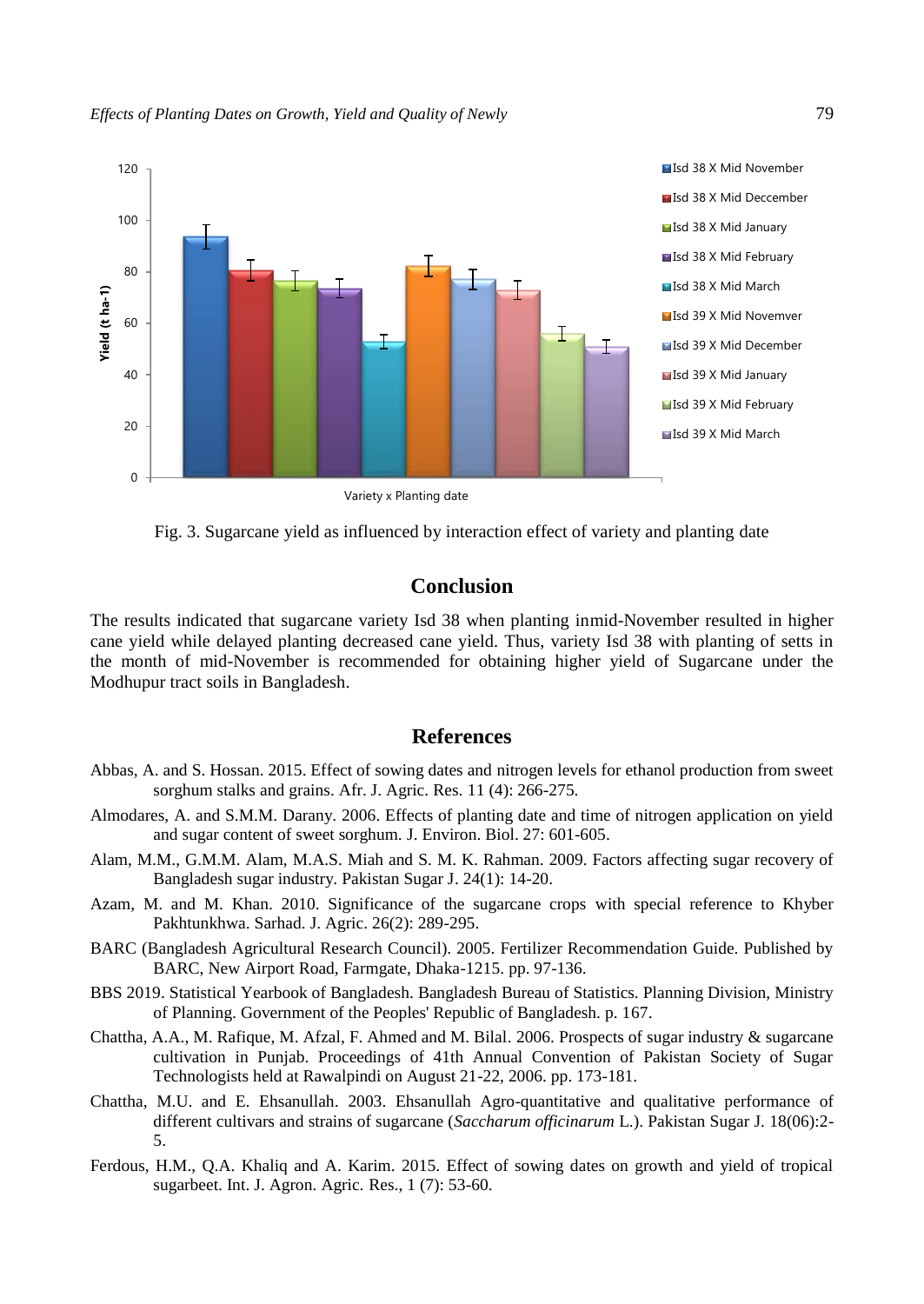- Getaneh, A., F. Tadesse, N. Ayele and M. Bikilla. 2016. Agronomic performance evaluation of sugarcane varieties under Finchaa Sugar Estate agro-ecological conditions. Afr. J. Agric. Res. 11(44: 4425- 4433.
- Hoque, M.A.,M.M. Uddin and M.N.U. Khan. 1994. Effect of time and methods of planting on yield and quality of sugarcane. Bangladesh J. Sugarcane. 16: 146-151.
- Hossain, M. S.**,** M.A.T. Sohel, A.K.M.R. Islam, M.J. Alam and M.K. Rahman. 2011. Effect of planting date on growth, yield and juice quality of sugarcane. The Planter, Kuala Lumpur, 87 (1028): 200-206.
- Hoy, J.W., A.E. Arceneaux and C.F. Savario. 2006. Effect of date and rate of billetplanting on sugarcane yield. J. Am. Soc. Sugarcane Tech. 26(1): 116-124.
- Jintrawet, A., S. Laohasiriwong and C. Lairuengroeng. 2000. Predicting the effect of planting dates on sugarcane performance in Thailand. P. 28-29. Proceedings of International CANEGRO Workshop. August, 4-7.
- Jamil, M., S. Afghan, M.A. Majid and A. Rasool. 2007. Ratooning performance of different sugarcane varieties. Pakistan Sugar J. 22(3):38-47.
- James, G. 2004. Sugarcane (2nd ed.). Blackwell Science Ltd, UK pp. 109-125.
- Kabir, M.L. 1998. Effect of planting time and techniques on the yield and yield contributing parameters of sugarcane. M. S. Thesis. Department of Agronomy. Bangladesh Agricultural University. Mymensingh. pp. 21-30.
- Khan, M.A., H.K. Keerio, S. Junejo, R.N. Panhwar, M.A. Rajput, Y.M. Memon and B.R. Qazi. 2003. Evaluation of new sugarcane genotypes developed through fuzz. Correlation of cane yield and yield components. Pakistan J. Applied Sci. 3(4): 270-273.
- Loganandhan, N., Gujja, Biksham, Goud, Vinod and U.S. Natarajan. 2013. Sustainable sugarcane initiative (SSI): A methodology of more with less. Sugar Technol. 15(1): 98-102. <https://doi.org/10.1007/s12355-012-0180-y>
- Miah, M.A.S.,M.A.Hossain, M.F. Hasan, S.Aliand M.R.Alam. 2003. Sugarcane germination under subtropical climate in Bangladesh. Indian Sugar. 52(12): 991-1001.
- Mian, A.M. 2006. Sugarcane variety composition in Pakistan. Proceedings of Seminars on Agriculture. Organized by Pakistan Society of Sugar Technologists held at Faisalabad on 19th June 2006. pp.107-121.
- Mohamed, B.D. and A.B.A. El-Taib. 2007. Evaluation of some spring planted sugarcane genotypes under different growing seasons: 1-Quality traits performance. Assiut. J. Agric. Sci. 38(1):1-15.
- Munsif, F., M. Zahid, M.Arif, K. Ali and I. Ahmad. 2018. Influence of planting date on yield and quality of sugarcane under the agro-climatic conditions of Mardan. Sarhad J. Agric. 34(3): 649-655.
- Nazir, A., G.A. Jariko and M.A. Junejo. 2013. Factors affecting sugarcane production. Pak. J. Commer. Soc. Sci. 7(1): 128-140.
- Omoto, G. and G.O. Abayo. 2005. Effect of delayed planting of seed cane on sugarcane germination, growth rate and yield. Kenya Sugar Research Foundation, Technical Bulletin No. 2 (May, 2005).
- Rahman, M.S.,S. Khatun and M.K. Rahman. 2016. Sugarcane and Sugar Industry in Bangladesh: An Overview. Sugar Tech. 18 (6). 10.1007/s12355-016-0489-z.
- Soomro, A.F., S. Tunio, F.C. Oad and I. Rajper. 2013. Integrated effect of inorganic and organic fertilizer on yield and quality of sugarcane. Pak. J. Bot. 45(4): 1339-3148.
- Shukla, S.K. and I. Singh. 2011. Tillering pattern, growth and yield of three promising genotypes of sugarcane under three fertility levels in sub-tropical India. India. J. Sugarcane Tech. 26(2): 10-13.
- Sanghera, G.S., R. Kumar, V. Tyagi, K.S. Thind and B. Sharma. 2016. Genetic divergence among elite sugarcane clones (*Saccharum officinarum* L.) based on cane yield and quality traits from northern India. J. Exp. Biol. Agric. Sci., 3(2): 184-190.
- Sundara, B. 2000. Sugarcane Cultivation. Vicas Publishing House Pvt. Ltd., New Delhi, India.